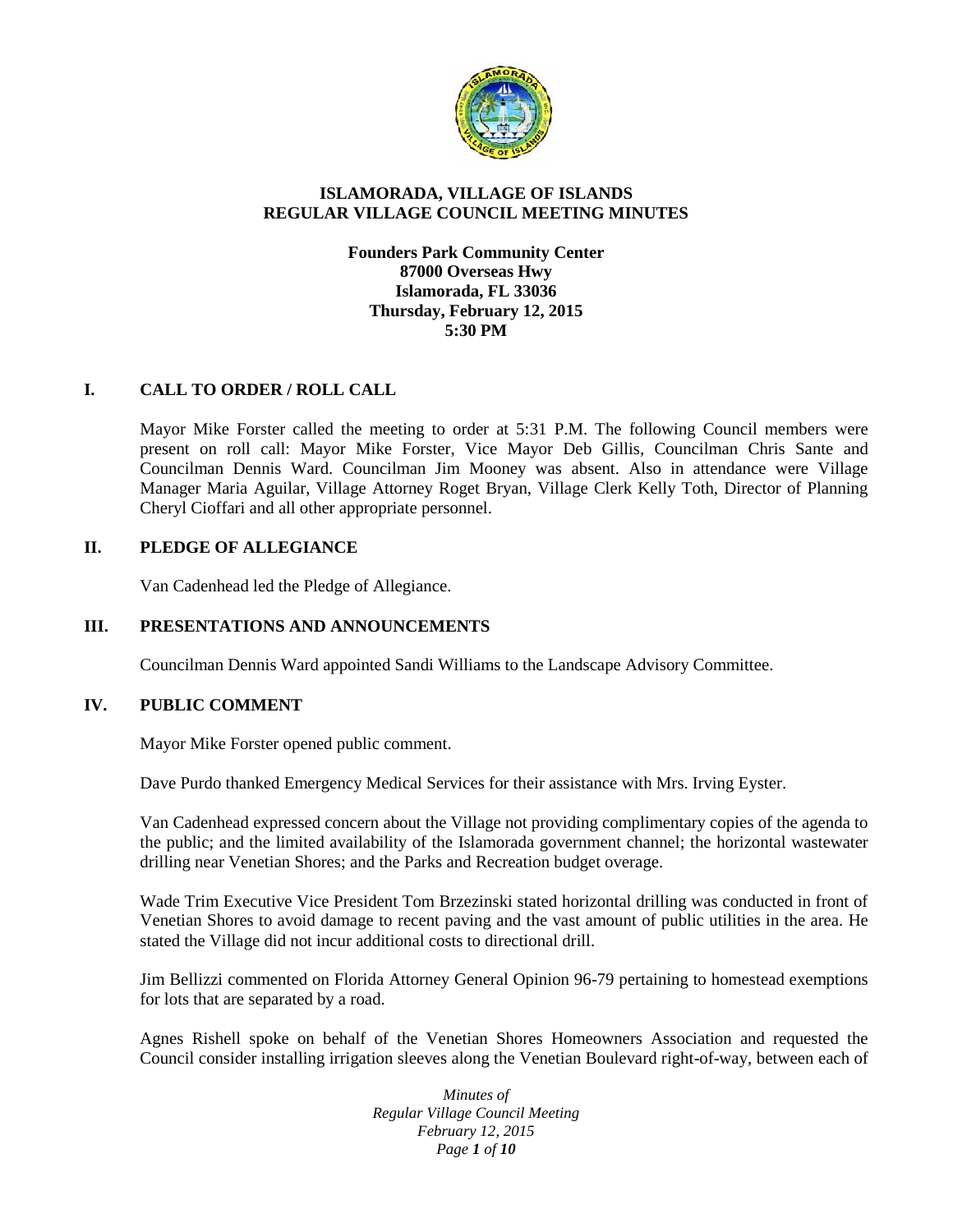the thirteen islands. She stated the HOA has maintained, at their cost, the foliage down Venetian Boulevard for many years and that irrigation is problematic.

Donna Proskine stated Venetian Boulevard will be paved in the next couple months and urged Council to come to a decision quickly regarding the installation of irrigation sleeves.

Councilman Chris Sante added discussion regarding the irrigation sleeve during the wastewater update.

#### **V. AGENDA: Request for Deletion / Emergency Additions**

Councilman Chris Sante deferred the discussion item "Non-payment of Fees by Vacation Rental Property Owners" to a future meeting.

Vice Mayor Deb Gillis requested to pull TAB 2 from the consent agenda to allow for discussion.

Mayor Mike Forster added discussion regarding the Mayors Fly-in and discussion regarding Snake Creek Bridge to the XIV. Mayor/Council Communications portion of the agenda.

### **VI. CITIZENS' ADVISORY COMMITTEE UPDATES**

#### **A.** Local Planning Agency Committee Update

Pete Bacheler, Chair of the Local Planning Agency, stated at the last LPA meeting the committee discussed the Proenza re-zoning item that will soon come before Council and that the committee voted 6- 0 in favor of this item. Mr. Bacheler reported the committee voted 6-0 in favor of the ordinance pertaining to notification time on quasi-judicial items; and 6-0 in favor of the ordinance allowing for an additional 100 square feet of non-residential parcels, both of which were now before Council.

### **B.** Workforce Affordable Housing Citizens' Advisory Committee Update

Janet Wood, Chair of the Workforce Affordable Housing Citizens' Advisory Committee, thanked staff and Councilmembers and reported that at the last meeting elections were held and she was now the chairwoman of the committee.

### **VII. VILLAGE MANAGER REPORTS AND UPDATES**

Village Manager Maria Aguilar reported on the Community Development Block Grant (CDBG) program. She stated that an environmental review was required and was currently underway; the Villages' grant administrator, Government Services Group (GSG), is publishing an advertisement for plumbing contractors; GSG is sending letters to Islamorada residents that applied with Monroe County for the CDBG assistance, but were denied, encouraging them to apply with Islamorada; and that GSG is sending letters to plumbing contractors that are registered with the Village encouraging them to become designated contractors with the CDBG program.

Ms. Aguilar stated she received a letter from the National Flood Insurance Program stating the Village was now eligible to participate in the Community Ratings System which allows for reductions in flood insurance premiums.

Councilman Dennis Ward asked when residents would be able to apply to the CDBG loan program. Village Manager Maria Aguilar stated staff anticipates that they will be able to accept applications when the Middle Plantation Key connection letters are sent out in March.

> *Minutes of Regular Village Council Meeting February 12, 2015 Page 2 of 10*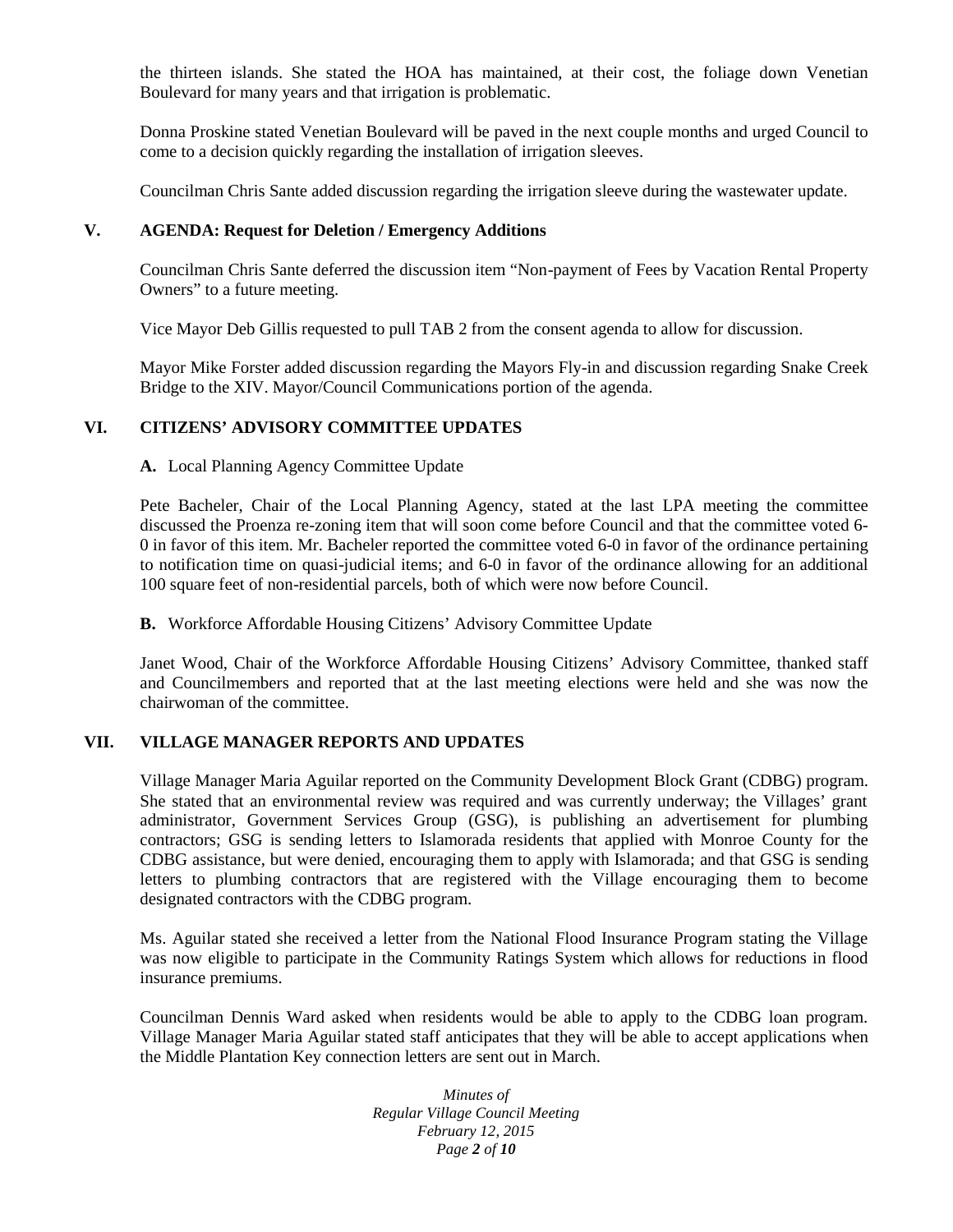# **VIII. CONSENT AGENDA**

**A.** Minutes:

January 8, 2015 Regular Village Council Meeting January 22, 2015 Regular Village Council Meeting February 5, 2015 Special Call Executive Session Case No. 4:13-CV-10121 February 5, 2015 Special Call Executive Session Case No. 07-CA-582-P

**B.** Proposed Resolution to Revise Islamorada, Village of Islands' Emergency Medical Services Fee

Village Attorney Roget Bryan read the title of the resolution. Chief Terry Abel provided the staff report.

Vice Mayor Deb Gillis spoke against the additional fee for non-residents. Councilman Chris Sante spoke in support of the additional fee.

Chief Abel stated the billing rates were comparable to the rest of Monroe County, but that the Village would be the first to apply a surcharge or fee to non-residents.

Mayor Mike Forster opened public comment.

Van Cadenhead suggested Council adjust the fee from one hundred dollars to fifty dollars.

Mayor Mike Forster closed public comment.

Councilman Chris Sante made a motion to approve. Councilman Dennis Ward seconded the motion. Council voted and the motion passed 3-1 with Vice Mayor Deb Gillis opposing.

**C.** Approval of Appointment to the Islamorada Youth Council

Councilman Dennis Ward made a motion to approve TABS 1 & 3 (items A and C) of the consent agenda. Councilman Chris Sante seconded the motion. Council voted all in favor.

#### **IX. WASTEWATER MATTERS**

**A.** Wastewater Project Update

Wastewater Program Manager Greg Tindle provided an update on sewer fill. Mr. Tindle recommended the surplus fill be taken from the trenches directly to receiver sites, as this was the best method from a financial standpoint. He stated they could not guarantee the composition of the fill and that the purchaser would not be able to return the fill. Mr. Tindle provided an explanation of a fair distribution system. He clarified that Reynolds Water Islamorada would only relinquish fill that was declared surplus.

Mayor Mike Forster opened public comment.

Jim Bellizzi spoke in support of the Village selling the fill. He suggested the Village store the fill on FDOT property across from Horizon Trucking that is currently leased by the Village.

Village Manager Maria Aguilar stated that generating revenue on fill stored on leased FDOT property would change the nature of the lease.

> *Minutes of Regular Village Council Meeting February 12, 2015 Page 3 of 10*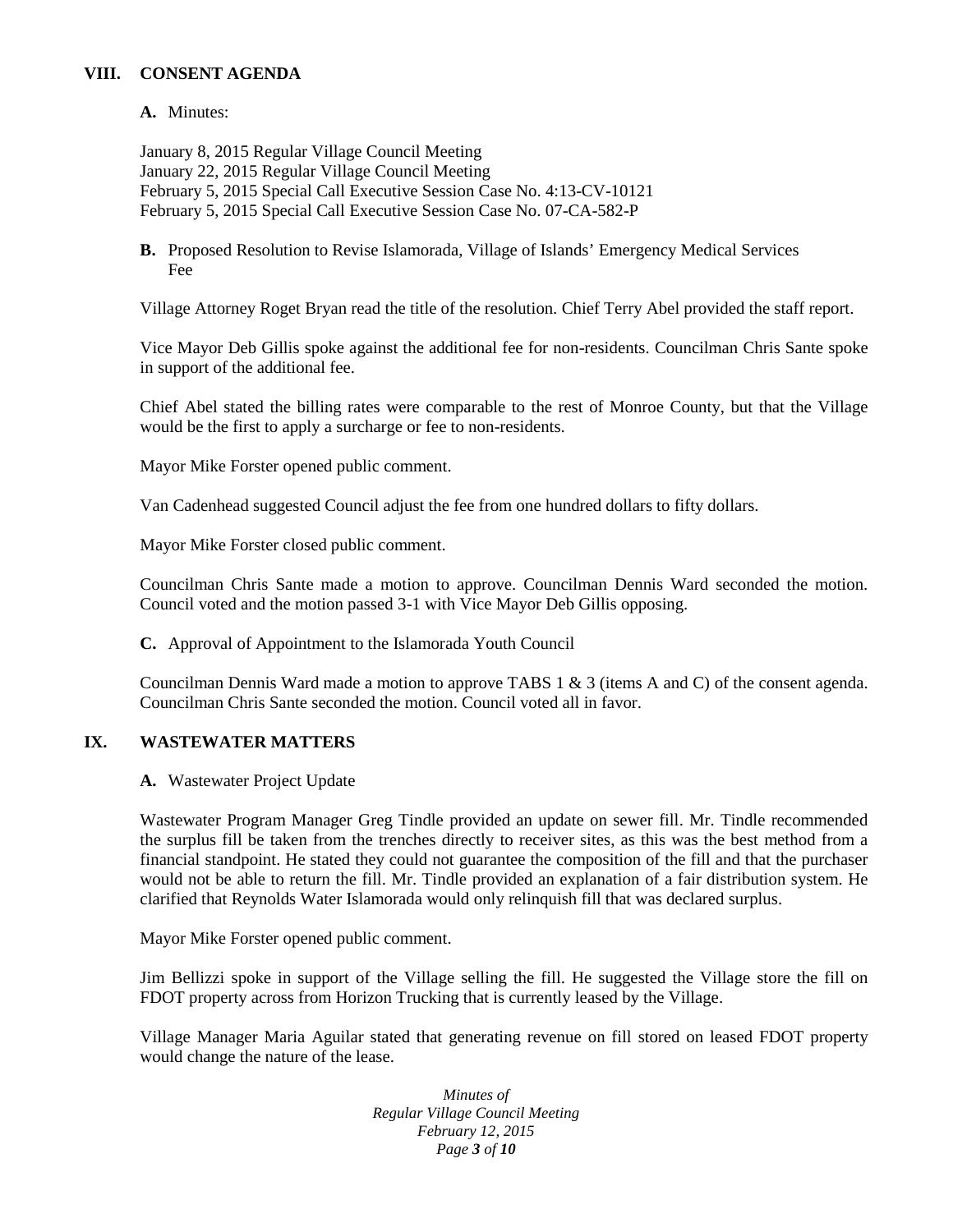Agnes Rishell stated the Venetian Shores HOA and the Village have had a partnership for many years and that the HOA has maintained the landscaping within the center islands along Venetian Boulevard. She asked that the Village install irrigation sleeves for the HOA so that the HOA could install irrigation pipes at a future date.

Councilman Chris Sante stated that a couple of estimates had been obtained by the HOA. He stated the first question that needed to be answered was who would pay for the installation: the Village or the HOA; second, after the sleeves were installed who would install the irrigation pipes; and third who would maintain the right-of-way and would there be a partnership.

Councilman Dennis Ward requested an update regarding the litigation in Venetian Shores. Village Attorney Roget Bryan stated that the lower court's ruling had been affirmed by the Third DCA and that the petitioner was attempting to get the Supreme Court to take jurisdiction of the item. Councilman Ward stated that if the Village went through with this project he would want to be sure the roadways belonged to the Village. He stated the Village litigated for the roadways and therefore have a responsibility to maintain them.

Agnes Rishell stated the first three islands had irrigation and that the HOA had been maintaining the landscaping since the creation of Venetian Shores.

Council discussion ensued with regard to the timing of the installation and the litigation being settled. Councilman Dennis Ward suggested drafting a memorandum of understanding to allow for reimbursement of project costs.

Village Attorney Roget Bryan suggested staff would follow up with the Venetian Shores HOA to find out what they were specifically requesting and come back to Council with recommendations. He stated staff would be working under the assumption this is public right-of-way and that a formal agreement with the HOA would be needed.

Councilman Sante stated the Village needed to make a decision regarding authorizing the HOA to install the sleeves because of the current wastewater construction schedule in that area.

Mayor Forster closed public comment.

Wade Trim Executive Vice President Tom Brzezinski reported there have been improved salinity levels. He stated eight of the vacuum pits rated a three or four remain to be replaced in North Plantation Key. He stated testing would be conducted on the Middle Plantation Key vacuum pump station on February  $23<sup>rd</sup>$ and that Notice to Connect letters for Middle Plantation Key are tentatively scheduled to be sent out on March 9<sup>th</sup>. Mr. Brzezinski stated the public workshops to discuss wastewater connections for Middle Plantation Key was scheduled for February  $17<sup>th</sup>$  and would occur at three different times. He reported the grinder pump installation would begin the week of March  $9<sup>th</sup>$ .

Vice Mayor Deb Gillis reported on the recent Key Largo Wastewater Treatment District (KLWTD) meeting she attended in which they discussed Islamorada's salinity issue. She stated KLWTD was not going to waive the fees but that they would calculate the fees per the agreement. Vice Mayor Gillis stated that KLWTD acknowledged that the salinity had not damaged the plant.

### **X. ORDINANCES**

**A.** Second Reading - Ordinance Amending Chapter 30 "Land Development Regulations," Article VI "Specific Use Restrictions," Division 11 "Alcoholic Beverage Use Permit," of the Village Code

> *Minutes of Regular Village Council Meeting February 12, 2015 Page 4 of 10*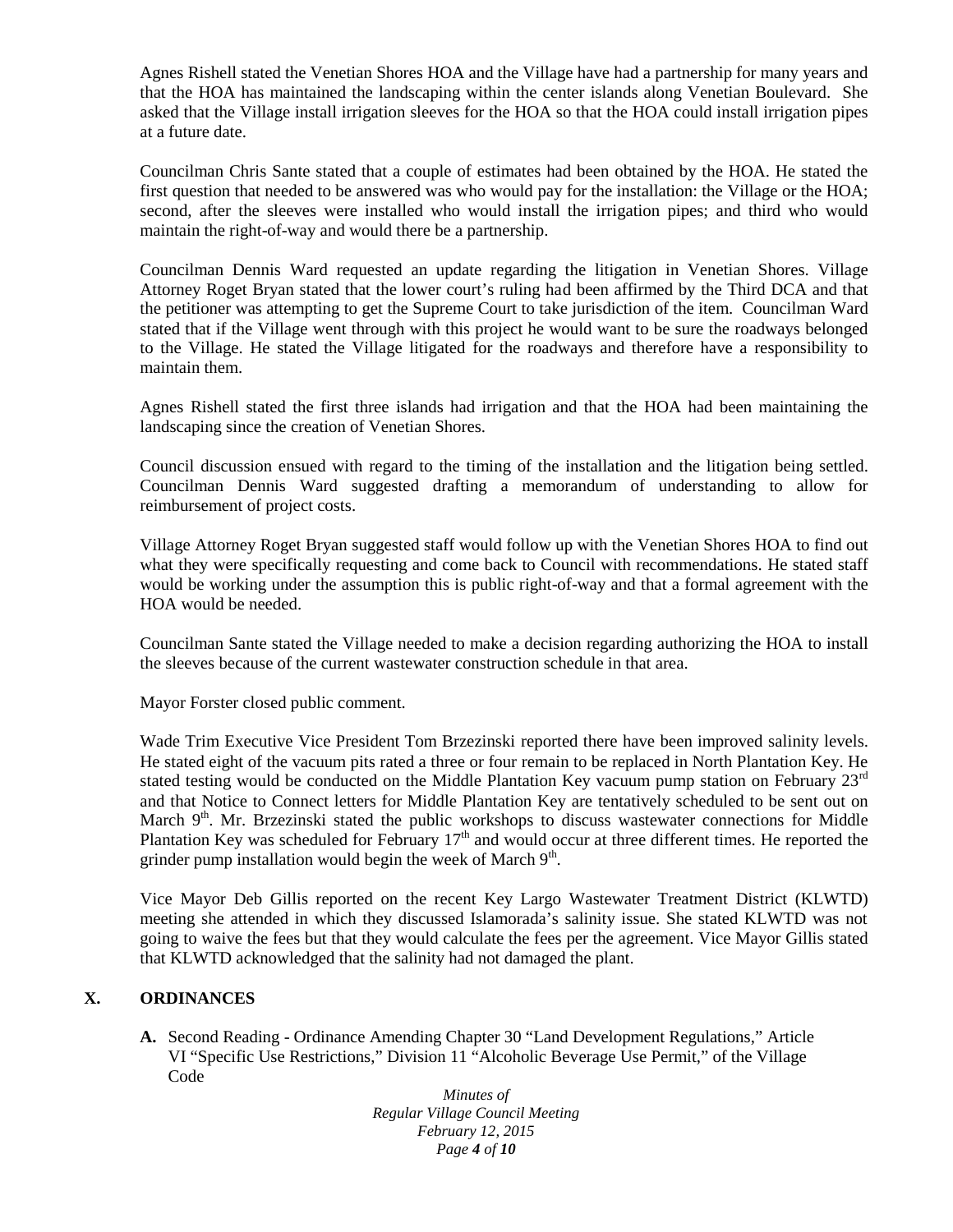Village Attorney Roget Bryan read the title of the ordinance and announced this is second reading and a public hearing. Director of Planning Cheryl Cioffari presented the staff report recommending approval.

Mayor Mike Forster opened public comment; seeing none public comment was closed. Mayor Forster asked if there was Council discussion; there was none.

Councilman Chris Sante made a motion to approve. Vice Mayor Deb Gillis seconded the motion. The motion passed 3-1 with Mayor Mike Forster opposing.

**B.** First Reading- Ordinance Amending Chapter 30 "Land Development Regulations," Article IV "Administrative Procedures," Division 11 "Building Permit Allocation System," Section 30-473(A)(C)(4) of the Village Code to Provide for up to 100 Square Feet of Enclosed Additions on Legally Established Nonresidential Parcels

Village Attorney Roget Bryan read the title of the ordinance and announced this is first reading. Director of Planning Cheryl Cioffari presented the staff report recommending approval.

Mayor Mike Forster asked if there was Council discussion; there was none.

Mayor Forster opened public comment; seeing none, public comment was closed.

Mayor Forster clarified that the additional square footage was allowed as long as it did not exceed the allowable limits within the zoning area.

Councilman Chris Sante made a motion to approve. Vice Mayor Deb Gillis seconded the motion. The Council voted all in favor. The motion passed 4-0.

**C.** First Reading- Ordinance Amending Chapter 30 "Land Development Regulations," Article IV "Administrative Procedures," Division 3 'Quasi-judicial Procedures," of the Village Code

Village Attorney Roget Bryan read the title of the ordinance and announced this is first reading. Director of Planning Cheryl Cioffari presented the staff report recommending approval.

Vice Mayor Deb Gillis asked if staff could notify permit contractors, expediters, lawyers and other appropriate individuals of the change. Council discussion ensued. Staff suggested retrieving names from CityView and providing notification via email. Council agreed to this method.

Mayor Mike Forster opened public comment; seeing none; public comment was closed.

Councilman Dennis Ward made a motion to approve. Councilman Chris Sante seconded the motion. The Council voted all in favor. The motion passed 4-0.

# **XI. QUASI-JUDICIAL**

### **XII. RESOLUTIONS**

**A.** A Resolution Approving the Purchase and Acquisition of a Wastewater Utility Easement on **TAB 7** Key Honey Lane

Village Attorney Roget Bryan read the title of the resolution. Wastewater Program Manager Greg Tindle provided the staff report.

> *Minutes of Regular Village Council Meeting February 12, 2015 Page 5 of 10*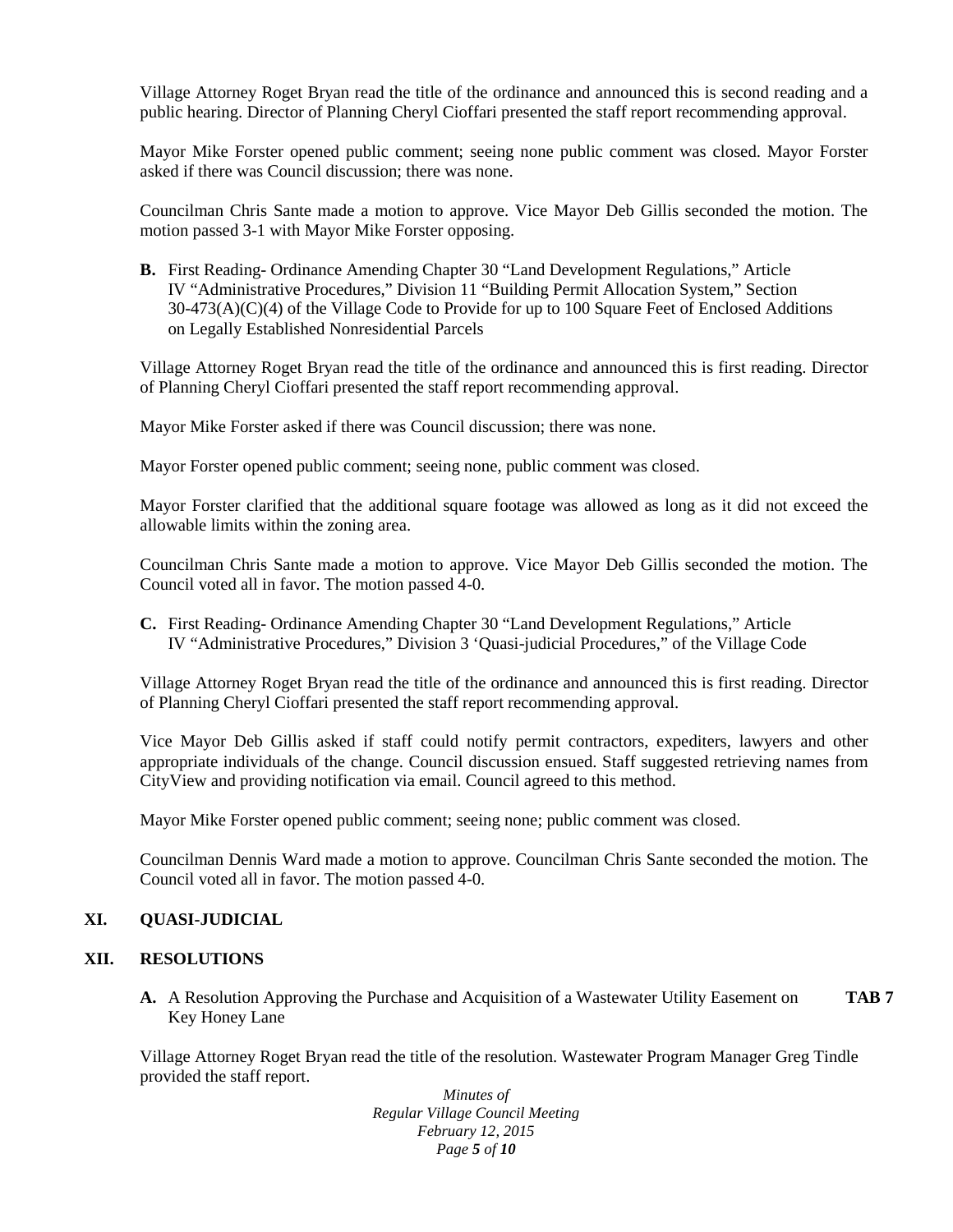Councilman Chris Sante stated this resolution was the most cost effective way of providing wastewater services to the area. Vice Mayor Deb Gillis spoke in support of approving the resolution and spoke against a cold spot.

Mayor Mike Forster asked for the item to be tabled until TAB 8 could be heard. Council agreed to hear TAB 8 first.

Councilman Chris Sante stated that if the Village made the area around Key Honey Lane a cold spot, the property owners would have to install aerobic systems which would cost approximately \$30,000 dollars each. He stated he did not like the idea of purchasing the easement for \$46,000 dollars, but thought it was the most cost effective way to sewer the subdivision.

Mayor Mike Forster asked Council if they would be willing to discuss the value of the easement and then negotiate it with the owner. Vice Mayor Deb Gillis stated negotiations had been ongoing and that she was not in favor of a cold spot. Councilman Dennis Ward spoke in support of negotiating the cost with the owner.

Mayor Mike Forster opened public comment.

Dave Purdo spoke against the Village buying easements.

Jim Bellizzi spoke against the Village buying the Key Honey Lane easement.

Mayor Mike Forster closed public comment.

Mayor Forster stated he thought the value of the easement was set too high and that he was not for cold spots. Councilman Chris Sante stated that last week he was of the same mindset as Mayor Forster. Councilman Sante stated it would be a tremendous expense to the citizens if the Village elected to do a cold spot; and that staff had been negotiating a price with the owner. Vice Mayor Deb Gillis stated she was not happy about the price of the easement.

Mayor Forster stated he was against purchasing the easement for \$46,000 dollars. He stated that if the item was not passed tonight, the Village would incur additional costs associated with remobilizing the wastewater construction equipment.

Councilman Chris Sante made a motion to approve. Vice Mayor Deb Gillis seconded the motion. Council voted and the motion passed 3-1 with Councilman Dennis Ward opposing.

**B.** A Resolution Considering a Petition for Dedication/Conveyance of Private Roads San Marco Drive and Venetian Way to the Village

Village Attorney Roget Bryan read the title of the resolution and provided the staff report.

Mayor Mike Forster asked if there was Council discussion; there was none.

Mayor Mike Forster opened public comment.

Jim Bellizzi stated that, per the title work he obtained via a public records request, Frank Martin did not own San Marco Drive and Venetian Way. He stated that per the Final Declaratory Judgment against him upheld by the Third DCA and Judge Garcia's ruling, the Village owns these roads. He expressed concern that the Village was spending money to purchase roads they already owned.

> *Minutes of Regular Village Council Meeting February 12, 2015 Page 6 of 10*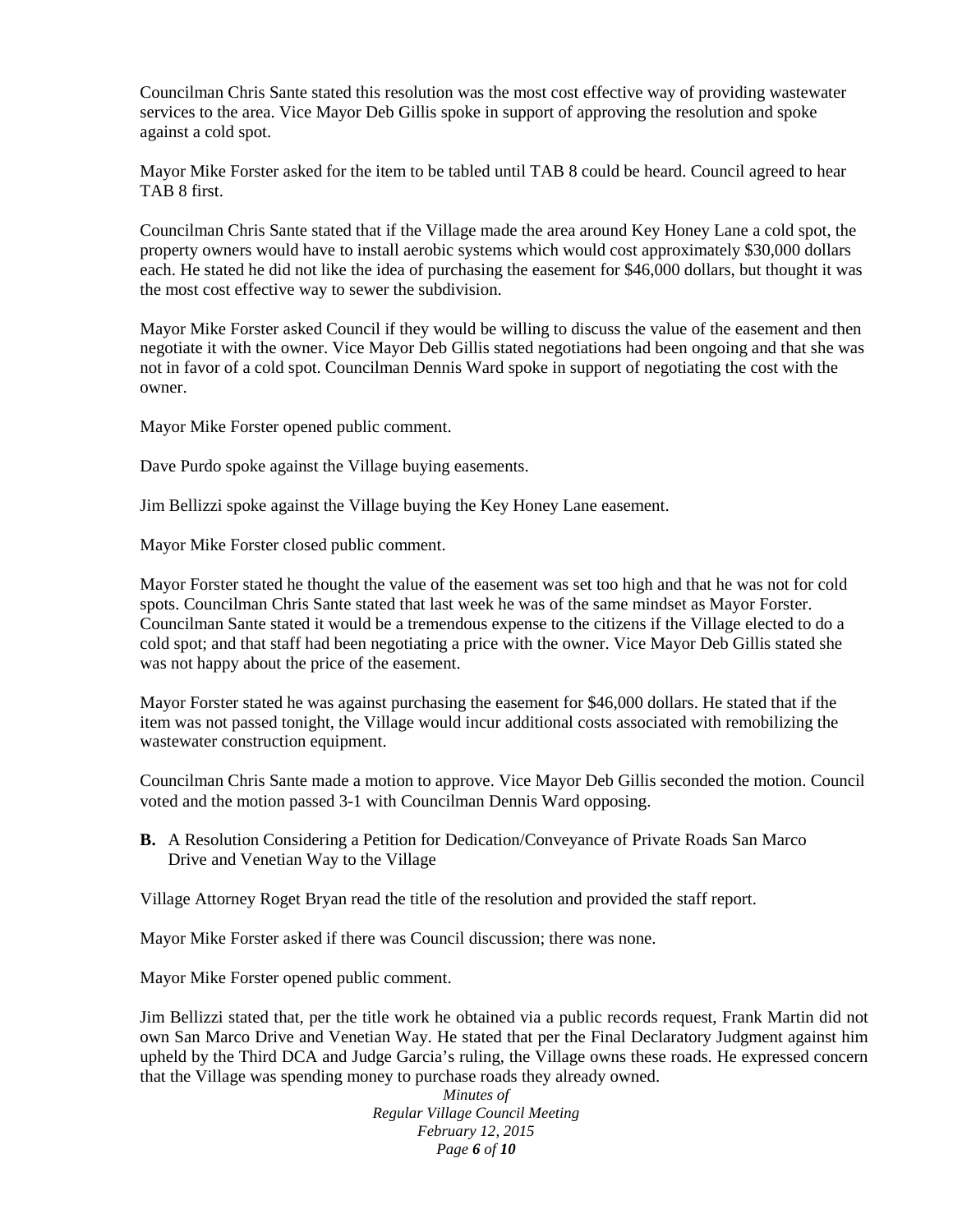Van Cadenhead suggested eminent domain if the owner was not willing to accept a lower purchase price.

Village Attorney Roget Bryan stated the title work that was performed reflected the Estate of Frank A. Martin was the owner of San Marco Drive and Venetian Way. He stated that, regarding the Attorney General Opinion (AGO) mentioned by Jim Bellizzi, it was his opinion that the legal conclusion and underlying facts were clearly distinguishable. Mr. Bryan stated that in the matter before Council, San Marco Drive and Venetian Way, the abutting property owners did not have ownership interests in the roadway and that the conveyance would not affect any homestead property rights that were enjoyed prior to conveyance.

Councilman Chris Sante inquired about the dedication of Sunset Drive and Iroquois Drive. He stated that these property owners enjoyed the homestead exemption because their property crossed the road to land which they owned and asked if the homeowners would lose the exemption because the Village was taking over ownership of the road. Village Attorney Roget Bryan stated not per the AGO that was referenced by Jim Bellizzi earlier, and that fee simple title to the roads was held by a third party, not the abutting property owners.

Councilman Chris Sante made a motion to approve. Vice Mayor Deb Gillis seconded the motion. Council voted all in favor. The motion passed 4-0.

**C.** Approval of the Affordable Residential Building Permit Allocation System Ranking and Awards for Quarter 1 of 2015

Village Attorney Roget Bryan read the title of the resolution. Planner Thomas Skidmore provided the staff report recommending approval.

Mayor Mike Forster asked if there was Council discussion; there was none.

Mayor Mike Forster opened public comment; seeing none, public comment was closed.

Councilman Chris Sante made a motion to approve. Vice Mayor Deb Gillis seconded the motion. Council voted all in favor. The motion passed 4-0.

**D.** Resolution Approving Nonresidential Building Permit Allocation System Ranking and Awards for Quarter 1 of 2015

Village Attorney Roget Bryan read the title of the resolution. Planner Thomas Skidmore provided the staff report recommending approval.

Mayor Mike Forster asked if there was Council discussion; there was none.

Mayor Mike Forster opened public comment; seeing none, public comment was closed.

Vice Mayor Deb Gillis made a motion to approve. Councilman Dennis Ward seconded the motion. Council voted all in favor. The motion passed 4-0.

**E.** Resolution Approving Engagement with Mauldin & Jenkins, LLC, for Professional Services for the Fiscal Year Ending September 30, 2014

Village Attorney Roget Bryan read the title of the resolution. Finance Director Ian Proverbs provided the staff report recommending approval.

> *Minutes of Regular Village Council Meeting February 12, 2015 Page 7 of 10*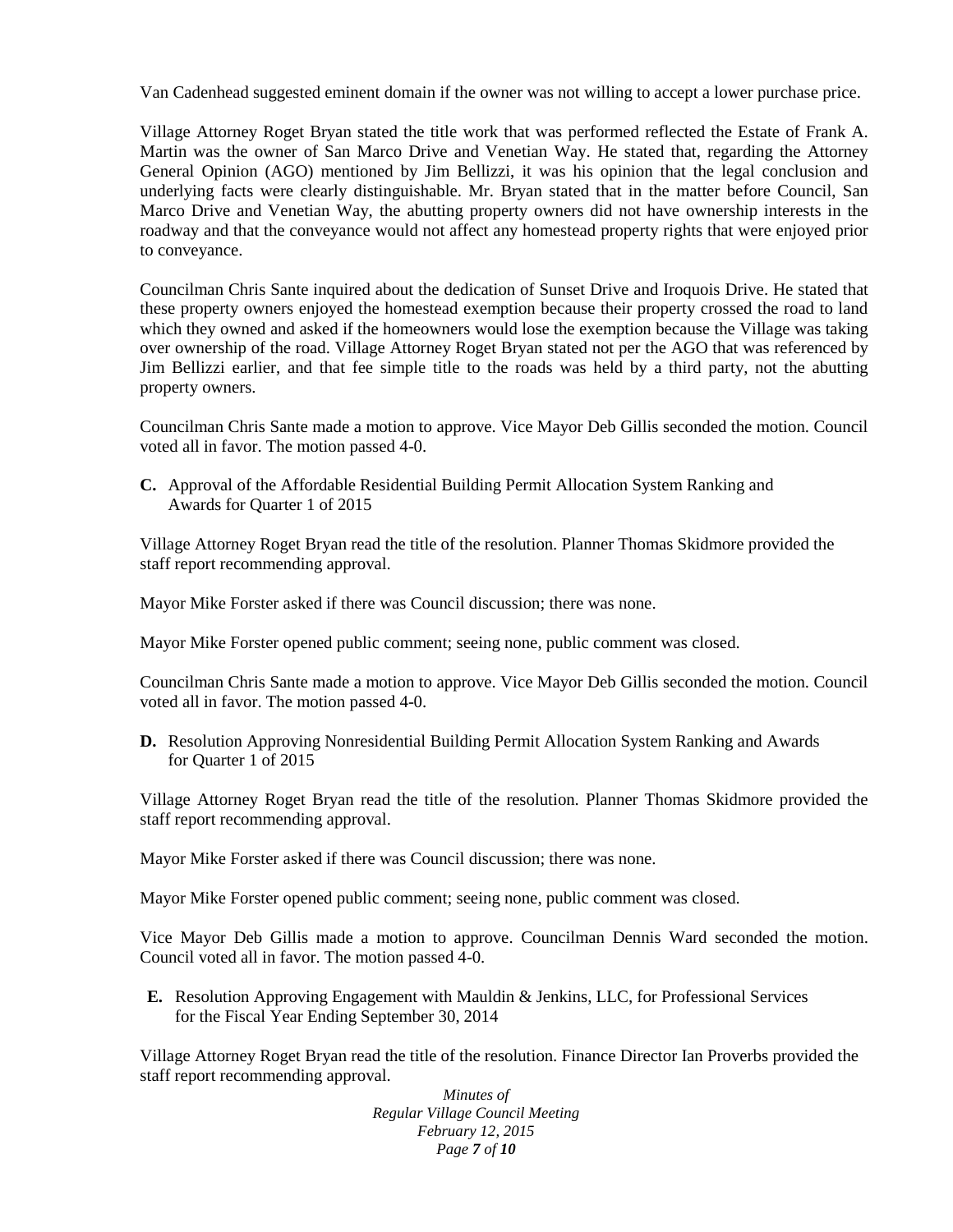Mayor Mike Forster asked if there was Council discussion; there was none.

Mayor Mike Forster opened public comment; seeing none, public comment was closed.

Councilman Dennis Ward made a motion to approve. Councilman Chris Sante seconded the motion. Council voted all in favor. The motion passed 4-0.

### **XIII. MOTIONS**

# **XIV. MAYOR / COUNCIL COMMUNICATIONS**

- **A.** Discussion Regarding Non-payment of Fees by Vacation Rental Property Owners Councilman Sante (*This item was deferred to a future meeting.)*
- **B.** Discussion Regarding Code Enforcement Councilman Ward

Councilman Dennis Ward expressed concern over vacation rentals and that on www.airbnb.com it was blatant that some individuals were not complying with the vacation rental ordinance. Mayor Forster referenced Sanibel and Captiva's methods of enforcement for illegal vacation rentals and suggested this as an option for the Village. Discussion ensued regarding the need for vacation rentals, vacation rental fees and efforts taken to obtain vacation rental owner compliance.

Village Manager Maria Aguilar stated that she and code enforcement are proud of the strides they had made regarding vacation rental enforcement and that she had statistics showing how many vacation rental properties had come into compliance. She stated that staff could look into the Sanibel and Captiva enforcement methods. Mayor Forster stated the methods employed by Sanibel and Captiva were not entrapment, but were found to be a method of regulation. Vice Mayor Deb Gillis stated that Village staff had made tremendous strides in obtaining compliance. Vice Mayor Gillis commented that we are seeing more complaints now because of the season. Councilman Dennis Ward stated he wanted the discussion on record because efforts were being made to address the issues and gain compliance. Village Manager Maria Aguilar clarified that if an owner rents for more than 28 days it is legal.

Councilman Dennis Ward expressed concern about the property between Hog Heaven and the Ocean View Lounge. He stated that there was a storage vehicle, boat trailer and two tractor trailer rigs parked in this area and that it was an eye sore. Councilman Ward expressed concern over individuals building without a permit.

Mayor Mike Forster stated that it would not be a code enforcement issue if a regulation did not exist or if there was not signage. He stated that people had been parking in that area since the Village incorporated. Mayor Forster explained the area along Heritage Trail belongs to FDOT and that they are the enforcing agency.

Councilman Chris Sante stated that this issue was addressed when he served on Council previously and that the driver was allowed to park his vehicle there for up to three days.

**C.** Discussion Regarding Reestablishing the Florida Keys League of Cities – Councilman Ward

Councilman Dennis Ward stated that Ken Philipson was very interested in reestablishing the Florida Keys League of Cities (FKLC) and asked if the Council had any interest in doing so. Mayor Mike Forster stated that if Ken Philipson could get Marathon and Key West to support the reestablishment then it would behoove Council to support it. Mayor Forster stated the Village did not want to bear the full expense of

> *Minutes of Regular Village Council Meeting February 12, 2015 Page 8 of 10*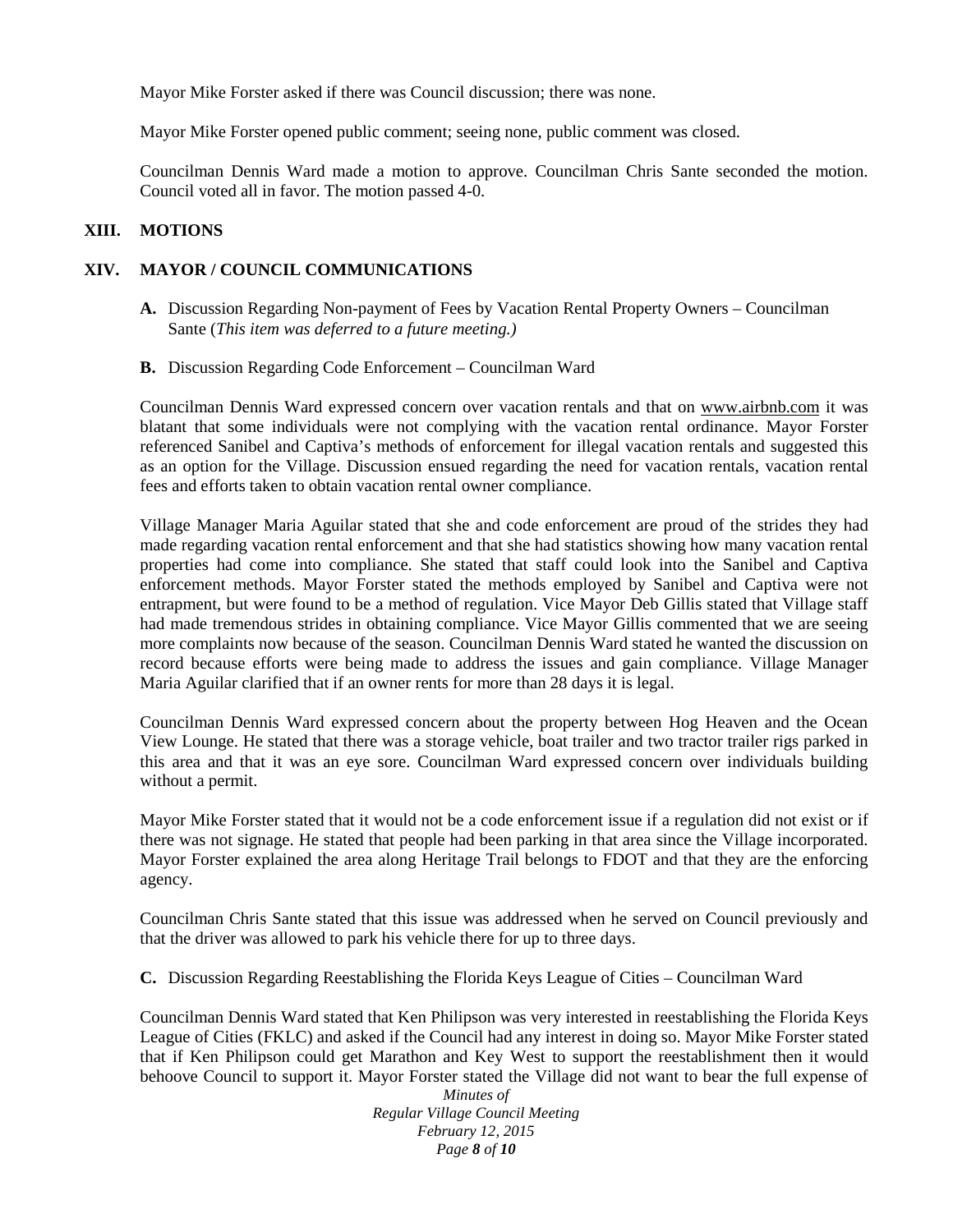reestablishing the FKLC. Vice Mayor Deb Gillis stated the Florida League of Cities is a great resource and would support it if the remainder of Monroe County participated.

**D.** Update Regarding Mayor's Fly-in

Mayor Mike Forster reported that he had sat at the round table with approximately 30 mayors and was the only representative from Monroe County. He explained that Senators and Representatives were brought in and spoke about their hot topics. He stated that he had not realized beforehand how strong Amendment 1 was regarding the seven springs within the state of Florida. Mayor stated that there was a lot of support to obtain funding for these cities because of the large geographical area they cover, even though Monroe County supplies approximately \$200 million dollars in tax revenue to the State.

**E.** Update Regarding Snake Creek Bridge

Mayor Mike Forster reported that Lieutenant Kilgo stated the project was on track and that he was submitting his information to the person that would make the decision. Mayor Forster stated that Lieutenant Kilgo implied that he expected a decision would be rendered in the next 30 to 45 days and that he did not think it would be denied.

Mayor Mike Forster opened public comment.

Van Cadenhead stated that 180 days was a good length of time for the trial period. He asked if there could be an interim evaluation period during this time. Mayor Mike Forster stated the Village did not have that option.

Mayor Forster closed public comment.

**F.** Discussion Regarding the Florida Keys Federation of Chambers of Commerce

Vice Mayor Deb Gillis spoke in support of the Village creating a resolution opposing the expansion of ecological reserves and preservation areas by the National Marine Sanctuary. She requested that staff be permitted to put together a resolution supporting this endeavor. Council members spoke in support of the request.

# **XV. VILLAGE ATTORNEY / VILLAGE MANAGER COMMUNICATIONS**

**A.** 2012 – 2013 CAFR Presentation

Village Manager Maria Aguilar provided details regarding the delay in the completion of the Comprehensive Annual Financial Report (CAFR).

Ms. Aguilar explained that the auditing firm of Mauldin & Jenkins reviewed the wastewater project and related non-ad valorem assessments. She reported that the firm restated the prior year's financial statement for changes they thought were needed for total net position in the wastewater fund. Ms. Aguilar stated the firm determined assessment revenue should have been recognized after the final wastewater assessment resolutions were passed. Ms. Aguilar stated the prior auditors recommendations were different in that they had advised that long-term assessment revenue should remain in deferred revenue until project completion.

Ms. Aguilar provided a brief explanation of the document labeled Annual Audit Agenda Presentation of Financial and Compliance. She stated this report summarizes the audit findings and explains the auditors'

> *Minutes of Regular Village Council Meeting February 12, 2015 Page 9 of 10*